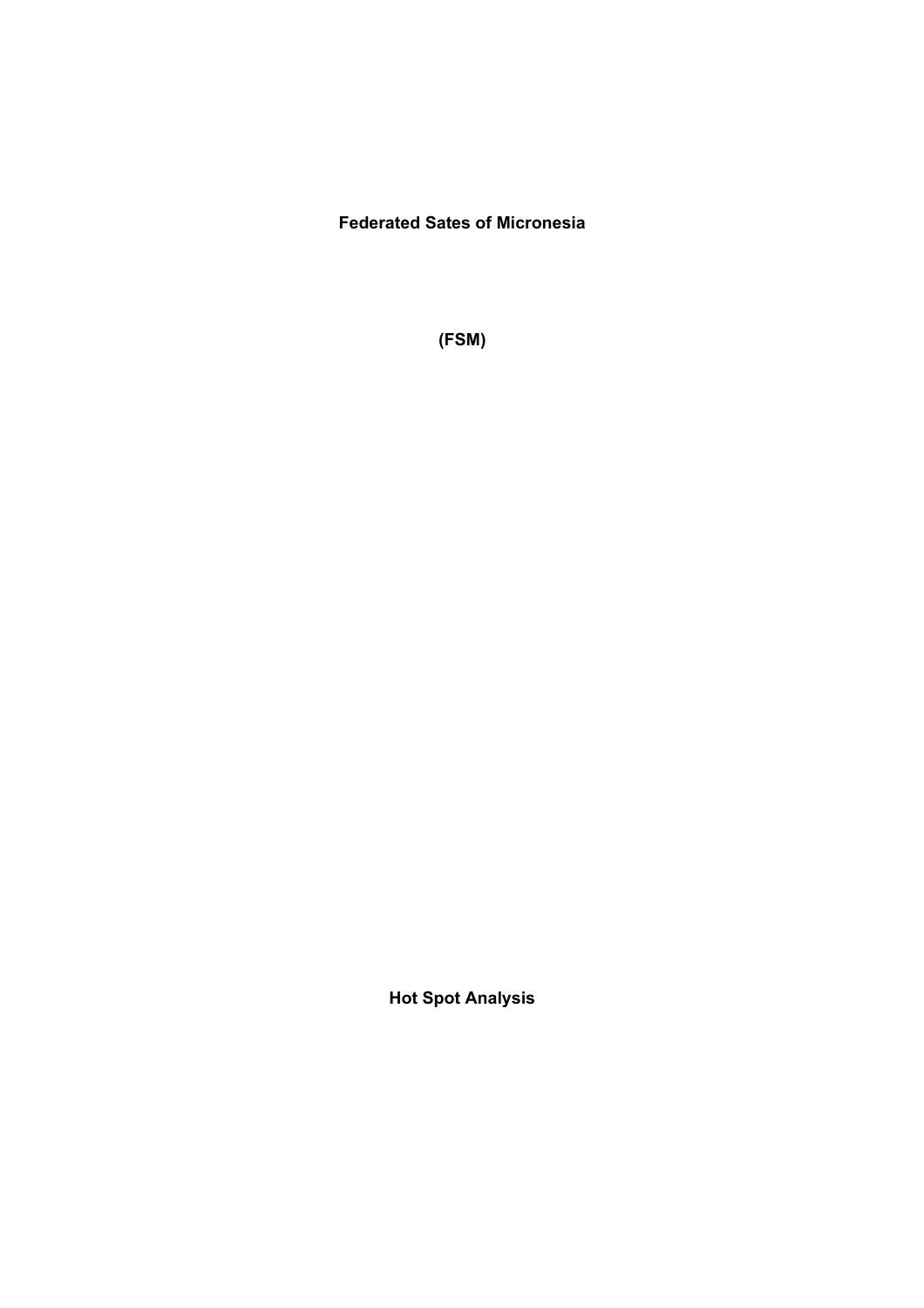#### **Table of Contents**

| 1. Title: Integration of land management with surface water and ground water management4                          |    |
|-------------------------------------------------------------------------------------------------------------------|----|
|                                                                                                                   |    |
|                                                                                                                   |    |
|                                                                                                                   |    |
|                                                                                                                   |    |
|                                                                                                                   |    |
|                                                                                                                   |    |
| G.If heavy incidence of pollution, list the type of source (point, non point, diffuse) and pre-identify the exact |    |
|                                                                                                                   |    |
|                                                                                                                   |    |
|                                                                                                                   |    |
|                                                                                                                   |    |
|                                                                                                                   |    |
|                                                                                                                   |    |
|                                                                                                                   |    |
|                                                                                                                   |    |
| N.If heavy incidence of pollution, list the type of source (point, non point, diffuse) and pre-identify the exact |    |
|                                                                                                                   |    |
|                                                                                                                   |    |
| O. Location: Yap (FSM)                                                                                            | II |
|                                                                                                                   |    |
|                                                                                                                   |    |
|                                                                                                                   |    |
|                                                                                                                   |    |
|                                                                                                                   |    |
| U.If heavy incidence of pollution, list the type of source (point, non point, diffuse) and pre-identify the exact |    |
|                                                                                                                   |    |
|                                                                                                                   |    |
|                                                                                                                   |    |
|                                                                                                                   |    |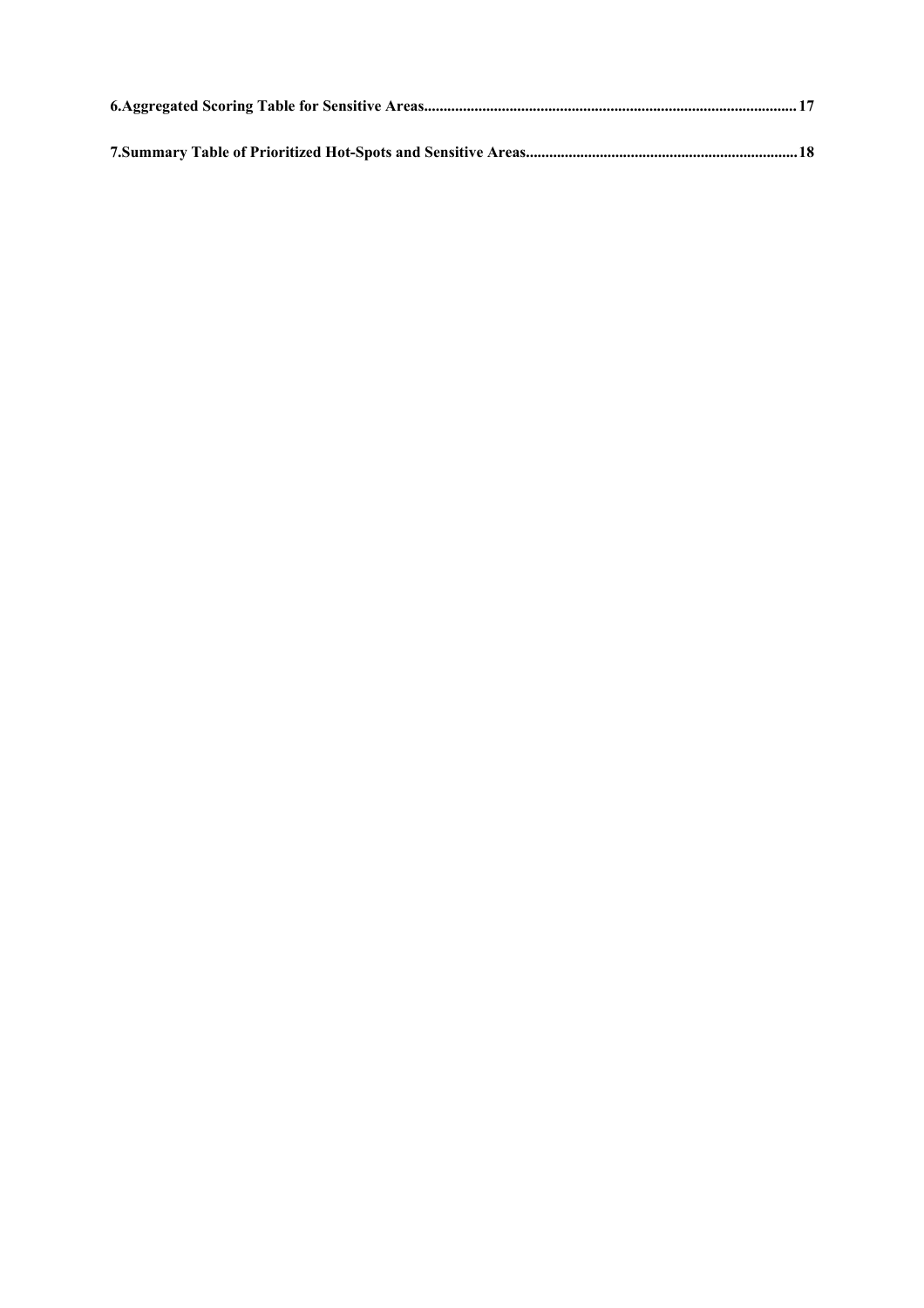#### **Federated Sates of Micronesia (FSM) Hot Spot Analysis**

#### **Introduction**

Hot Spot Analysis on FSM was carried out in consultation with a National Water Committee. An issues analysis identified three major areas of concern in FSM:

- *Water supply and sanitation in rural areas*. Requiring a project based around community education and infrastructure, particularly in sanitation. Links in with surface water management and water quality into marine environment.
- *Deforestation*. Erosion of hillslopes and sedimentation of river and coastal areas; loss of biodiversity; flooding problems. Requires a project that tries to work with landowners to reduce sediment generation in agricultural areas and promotes biodiversity across the landscape. This would have a large community focus. This could also have a focus on island vulnerability – protection against typhoon damage.
- *Water demand management and supplementing current supplies*. The diagnostic report details the Gitam dam in Yap state that can't meet demand. This could be looked at using IWRM approaches that look at supplementing supply (i.e. more water, possibly from groundwater) in conjunction with demand management (i.e. leakage control, consumption patterns, water pricing, community education). Using the joint approach (a classic IWRM methodology) the problem may become solvable.

These three issues were then worked through a hotspot analysis as described in this document

- 1. **Title: Integration of land management with surface water and ground water management**
- *A. Location: Pohnpei (FSM)*
- *B. Surface area: ??? sq.km*
- *C. Context of the site:*
- *D. Main human activities related to the site:*
	- Potable water extraction from groundwater
	- Household sanitation disposal
	- Livestock waste disposal
	- Crop growing
	- **Cemetery**
- *E. Natural conditions/phenomenon related to the site:*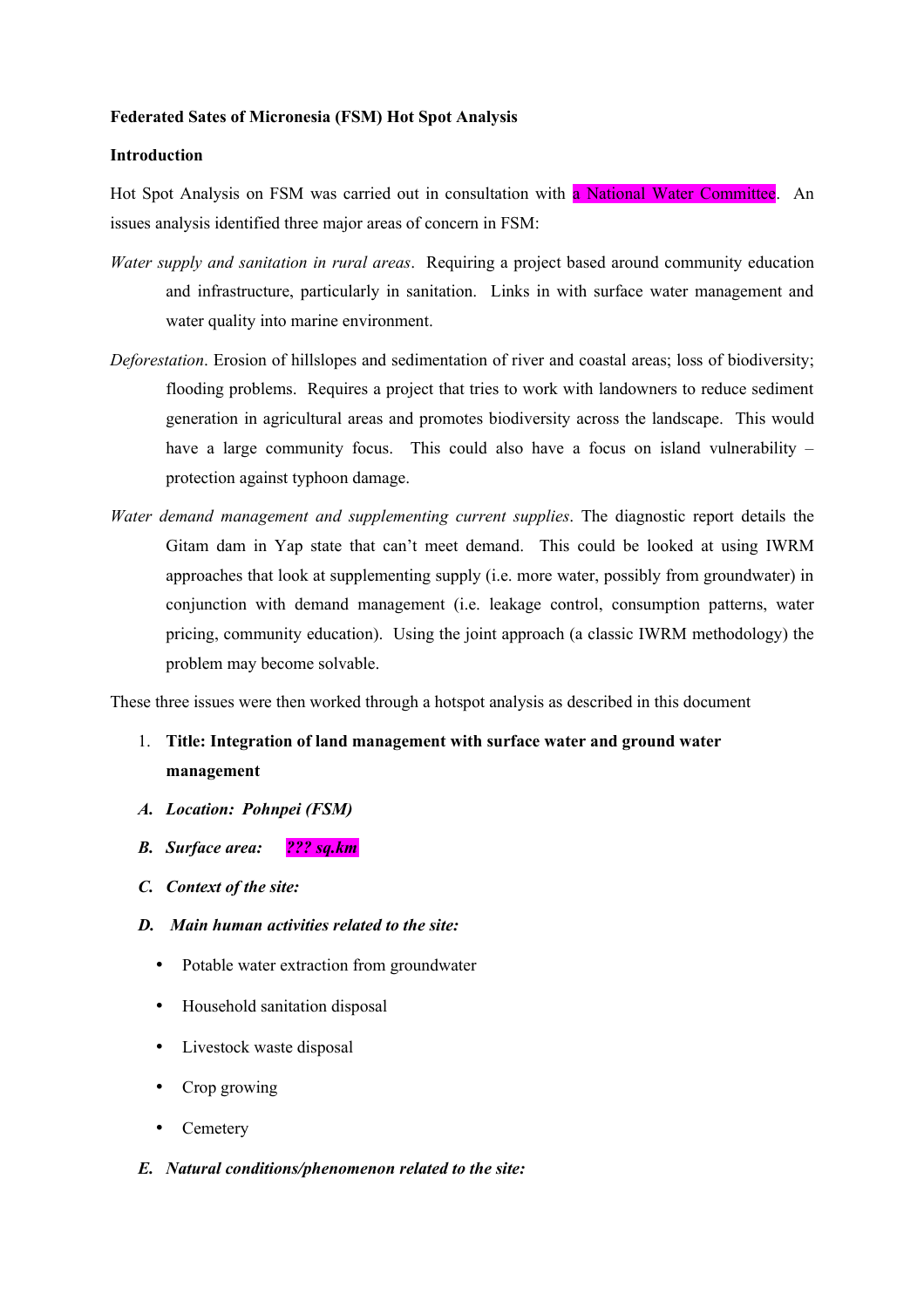- Some of the aquifer contains high iron
- High biodiversity values in rainforest (catchment area)
- Closely linked land and lagoon/marine ecosystem

### *F. Nature of threats and extent of threats (human and natural):*

- Human health hazard (sickness and death through poor sanitation)
- Possibility of salt intrusion on low areas
- Loss of rainforest in catchment area (high biodiversity)
- Land and water quality degradation impacts on lagoon and marine system

## *G. If heavy incidence of pollution, list the type of source (point, non point, diffuse) and preidentify the exact source(s):*

Diffuse pollution dominates, mainly through sanitation disposal in shallow pits (latrines) and livestock waste.

High measured turbidity in surface waters is linked to deforestation for kava production in the catchment.

| Value of the site: | Local      | National | Regional/global |
|--------------------|------------|----------|-----------------|
| Environmental      | XX         | XX       | X               |
| significance       |            |          |                 |
| Socio-economic     | <b>XXX</b> | XX       |                 |
| significance       |            |          |                 |

List any data available in report form:

- 1. US EPA Sanitary Report of PUC existing water system
- 2. FSM Biodiversity report
- 3. FSM report ADB project

Full references needed

### **TABLE 1:**

| # | <b>Name of the criteria</b> | $Weight(1-4)$ | <b>Rating</b>           |
|---|-----------------------------|---------------|-------------------------|
|   | Size of affected area       |               | 1- less than 10sqkm     |
|   |                             |               | 2- 10 to 100 sqkm       |
|   |                             |               | 3- 100 to 1,000 sqkm    |
|   |                             |               | 4- 1,000 to 10,000 sqkm |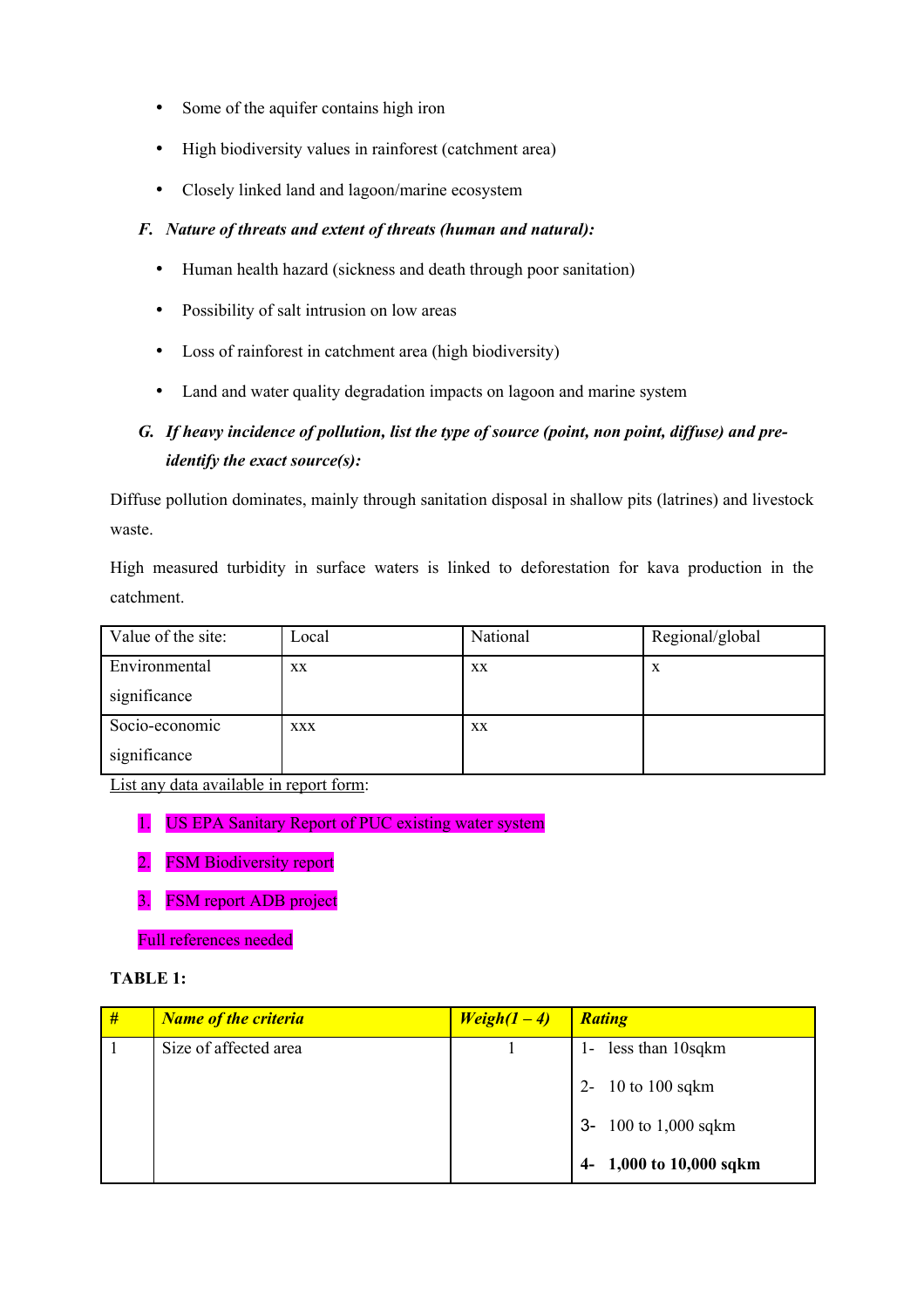|                |                                                                                        |                | 5- over 10,000 sqkm                    |
|----------------|----------------------------------------------------------------------------------------|----------------|----------------------------------------|
| $\overline{2}$ | Affected population                                                                    | $\overline{3}$ | less than $1,000$<br>$1 -$             |
|                |                                                                                        |                | 1,000 to $10,000$<br>$2 -$             |
|                |                                                                                        |                | 10,000 to 100,000<br>$3-$              |
|                |                                                                                        |                | 100,000 to 500,000<br>4-               |
|                |                                                                                        |                | over 500,000<br>$5-$                   |
| $\overline{3}$ | Extent to which the natural watershed                                                  | $\overline{4}$ | $\overline{5}$ - very important (>80%) |
|                | and any associated coastal and marine                                                  |                | 4- important (50-80%)                  |
|                | resources support the livelihood of local<br>communities (for instance, in the case of |                | 3- average importance $(30-50\%)$      |
|                | tourism, fisheries, etc)                                                               |                | 2- low importance $(10-30\%)$          |
|                |                                                                                        |                | 1- very low importance $(\leq 10\%)$   |
| $\overline{4}$ | Extent to which the natural watershed,                                                 | $\overline{2}$ | 5- very important (>80%)               |
|                | and any associated coastal and marine                                                  |                | 4- important (50-80%)                  |
|                | national<br>the<br>support<br>resources<br>development (for instance, in the case of   |                | 3- average importance (30-50%)         |
|                | tourism, fisheries, etc)                                                               |                | 2- low importance $(10-30\%)$          |
|                |                                                                                        |                | 1- very low importance $(\leq 10\%)$   |
| 5              | Extent to which the site is a government                                               | $\overline{3}$ | $5 - yes$ , very high priority         |
|                | priority (refer to NEAP or other strategic                                             |                | 4- yes, high priority                  |
|                | environmental action programme)                                                        |                | 3-yes, medium priority                 |
|                |                                                                                        |                | $2 - yes$ , low priority               |
|                |                                                                                        |                | $1 - no$ , not a priority              |
| 6              | Extent to which the site is of regional                                                | $\overline{2}$ | $5 - yes$ , very high priority         |
|                | and/or global significance and priority                                                |                | 4- yes, high priority                  |
|                | (see WWF ecoregions, IUCN categories,<br>$etc.$ ).                                     |                | 3-yes, medium priority                 |
|                |                                                                                        |                | $2 - yes$ , low priority               |
|                |                                                                                        |                | $1 - no$ , not a priority              |
| $\tau$         | Degree of Degradation at the site (e.g.                                                | $\overline{3}$ | $5$ – extremely high                   |
|                | type of degradation)                                                                   |                | $4 - high$                             |
|                |                                                                                        |                | $3$ – average                          |
|                |                                                                                        |                | $2 - low$                              |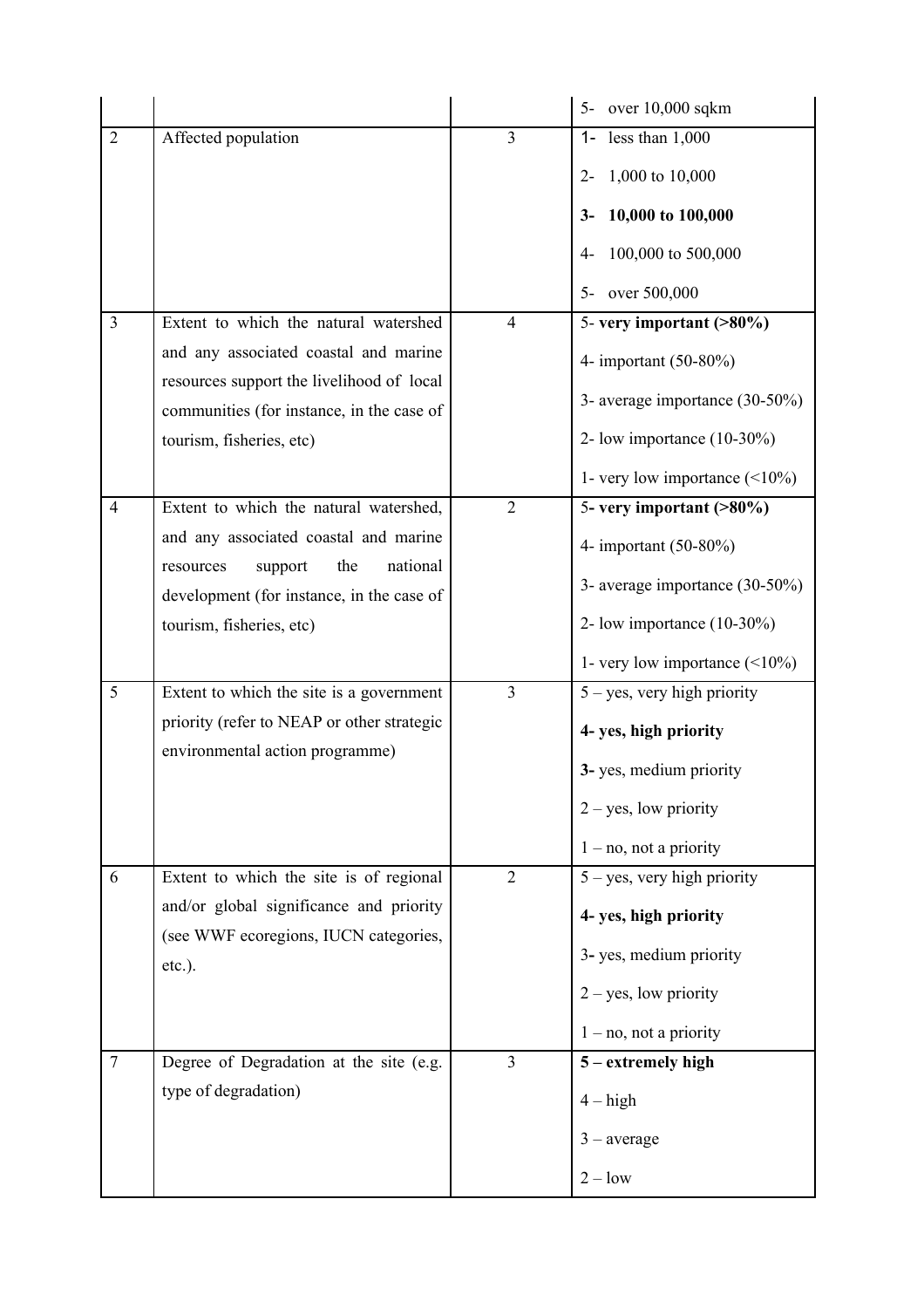|   |                                         |               | $1 - \text{very low}$ |
|---|-----------------------------------------|---------------|-----------------------|
| 8 | Extent of degradation on watershed and  | $\mathcal{D}$ | $5$ – extremely high  |
|   | associated coastal and<br>marine<br>any |               | $4 - high$            |
|   | resources and systems                   |               |                       |
|   |                                         |               | $3$ – average         |
|   |                                         |               | $2 - low$             |
|   |                                         |               | $1 - \text{very low}$ |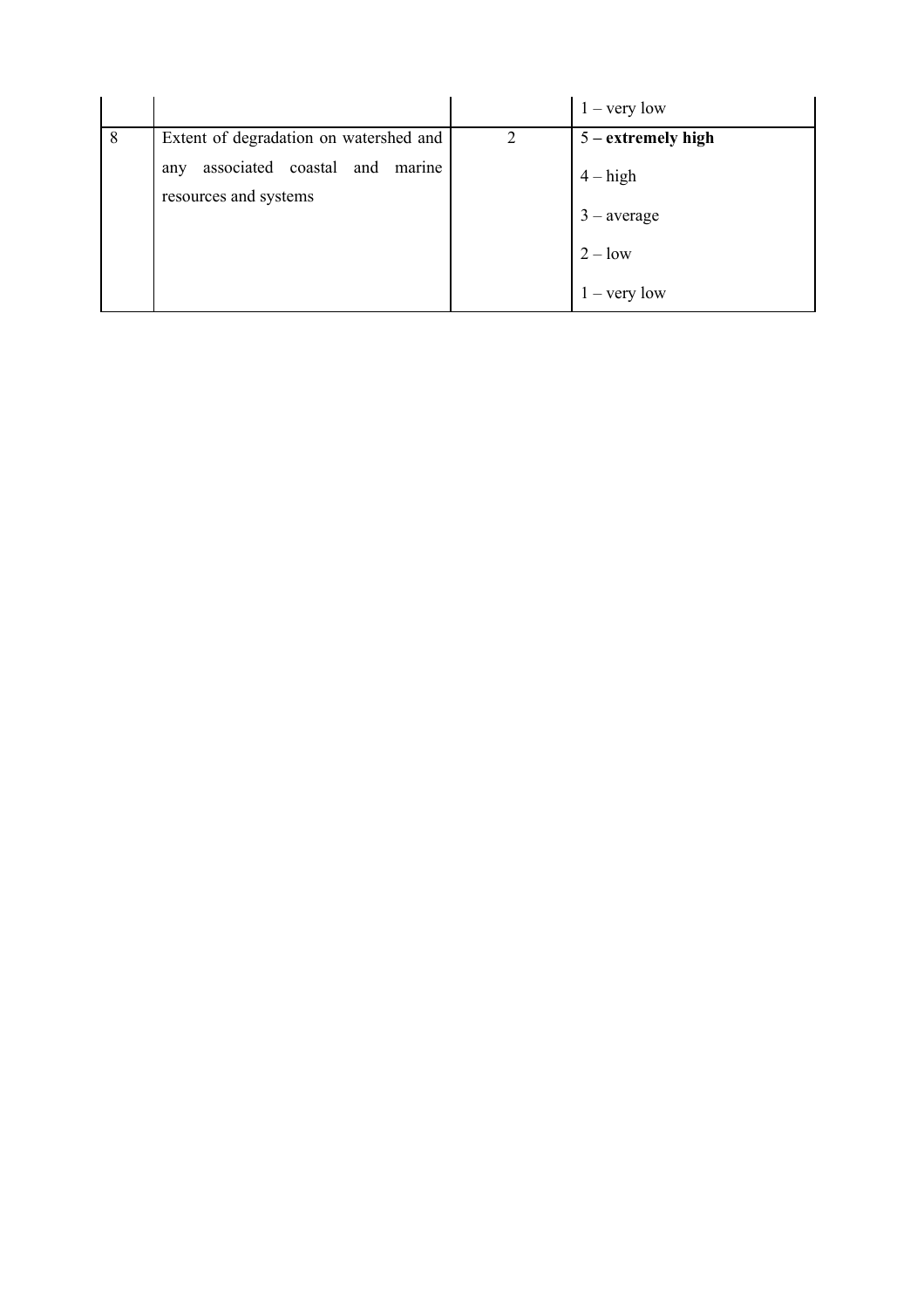- 2. **Title: Catchment management and protection in Chuuk state**
- *H. Location: Chuuk (FSM)*
- *I. Surface area: ??? sq.km*
- *J. Context of the site:*
- *K. Main human activities related to the site:*
	- Potable water extraction from groundwater
	- Household sanitation disposal
	- Livestock waste disposal
	- Crop growing
	- Cemetery

### *L. Natural conditions/phenomenon related to the site:*

- High biodiversity values in rainforest (catchment area)
- Closely linked land and lagoon/marine ecosystem

### *M. Nature of threats and extent of threats (human and natural):*

- Human health hazard (sickness and death through poor sanitation)
- Loss of rainforest in catchment area (high biodiversity)
- Land and water quality degradation impacts on lagoon and marine system

## *N. If heavy incidence of pollution, list the type of source (point, non point, diffuse) and preidentify the exact source(s):*

Diffuse pollution dominates, mainly through deforestation and sediment movement from land through the surface water to the lagoon. High measured turbidity have been measured in surface waters.

| Value of the site: | Local      | National     | Regional/global |
|--------------------|------------|--------------|-----------------|
| Environmental      | XX         | $\mathbf x$  |                 |
| significance       |            |              |                 |
| Socio-economic     | <b>XXX</b> | $\mathbf{X}$ |                 |
| significance       |            |              |                 |

List any data available in report form:

- 1. US EPA Sanitary Report of PUC existing water system
- 2. FSM Biodiversity report
- 3. FSM report ADB project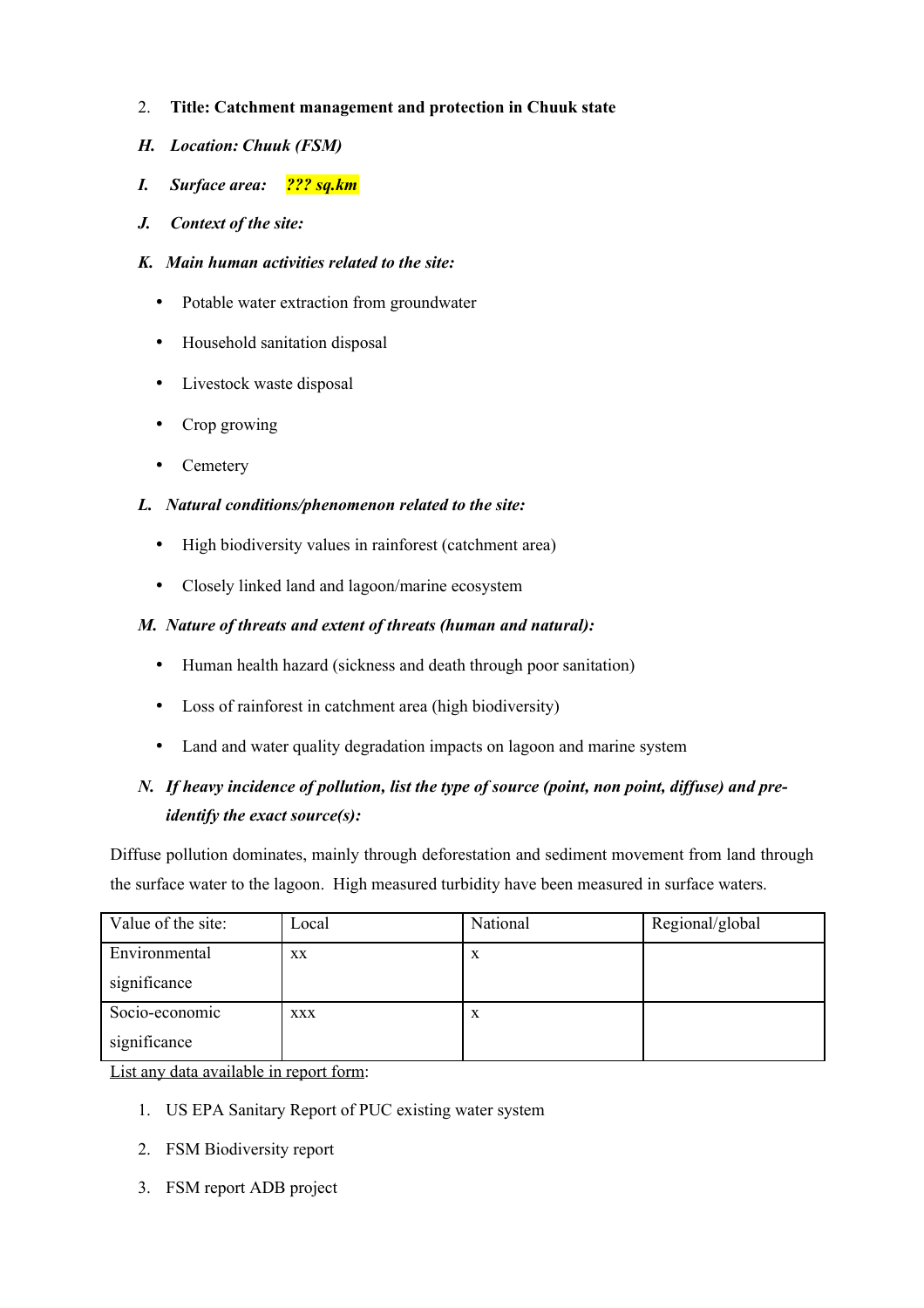### Full references needed

### **TABLE 2: Chuuk State (catchment management)**

| #              | <b>Name of the criteria</b>                                                           | $Weight(1 - 4)$         | <b>Rating</b>                        |
|----------------|---------------------------------------------------------------------------------------|-------------------------|--------------------------------------|
| $\mathbf{1}$   | Size of affected area                                                                 | 1                       | less than 10sqkm<br>$1-$             |
|                |                                                                                       |                         | 10 to 100 sqkm<br>$2 -$              |
|                |                                                                                       |                         | 100 to 1,000 sqkm<br>3-              |
|                |                                                                                       |                         | 1,000 to 10,000 sqkm<br>4-           |
|                |                                                                                       |                         | over 10,000 sqkm<br>$5-$             |
| $\overline{2}$ | Affected population                                                                   | $\overline{3}$          | $1 -$<br>less than $1,000$           |
|                |                                                                                       |                         | 1,000 to 10,000<br>$2-$              |
|                |                                                                                       |                         | 10,000 to 100,000<br>$3-$            |
|                |                                                                                       |                         | 100,000 to 500,000<br>$4-$           |
|                |                                                                                       |                         | over 500,000<br>$5-$                 |
| $\overline{3}$ | Extent to which the natural watershed and                                             | $\overline{4}$          | 5- very important $($ >80%)          |
|                | any associated coastal and marine resources                                           |                         | 4- important (50-80%)                |
|                | support the livelihood of local communities<br>(for instance, in the case of tourism, |                         | 3- average importance (30-50%)       |
|                | fisheries, etc)                                                                       |                         | 2- low importance $(10-30\%)$        |
|                |                                                                                       |                         | 1- very low importance $(\leq 10\%)$ |
| $\overline{4}$ | Extent to which the natural watershed, and                                            | $\overline{2}$          | 5- very important $($ >80%)          |
|                | any associated coastal and marine resources<br>support the national development (for  |                         | 4- important (50-80%)                |
|                | instance, in the case of tourism, fisheries,                                          |                         | 3- average importance (30-50%)       |
|                | etc)                                                                                  |                         | 2- low importance $(10-30\%)$        |
|                |                                                                                       |                         | 1- very low importance $(\leq 10\%)$ |
| 5              | Extent to which the site is a government                                              | $\overline{\mathbf{3}}$ | $5 - yes$ , very high priority       |
|                | priority (refer to NEAP or other strategic<br>environmental action programme)         |                         | 4-yes, high priority                 |
|                |                                                                                       |                         | 3- yes, medium priority              |
|                |                                                                                       |                         | $2 - yes$ , low priority             |
|                |                                                                                       |                         | $1 - no$ , not a priority            |
| 6              | Extent to which the site is of regional and/or                                        | 2                       | $5 - yes$ , very high priority       |
|                | global significance and priority (see WWF                                             |                         | 4-yes, high priority                 |
|                | ecoregions, IUCN categories, etc.).                                                   |                         | 3- yes, medium priority              |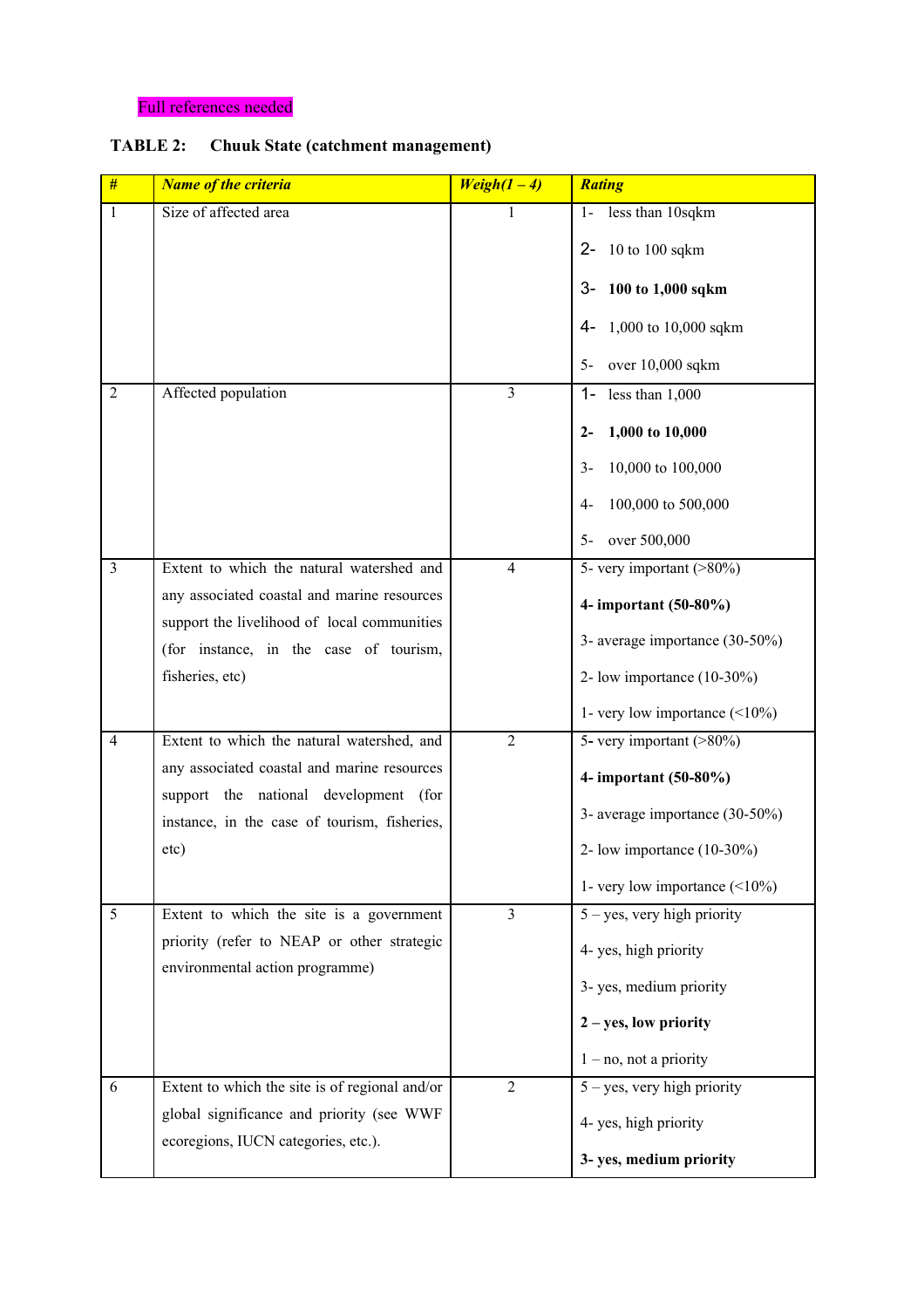|   |                                                        |                | $2 - yes$ , low priority  |
|---|--------------------------------------------------------|----------------|---------------------------|
|   |                                                        |                | $1 - no$ , not a priority |
| 7 | Degree of Degradation at the site (e.g. type           | 3              | $5$ – extremely high      |
|   | of degradation)                                        |                | $4 - high$                |
|   |                                                        |                | $3$ – average             |
|   |                                                        |                | $2 - low$                 |
|   |                                                        |                | $1 - \text{very low}$     |
| 8 | Extent of degradation on watershed and any             | $\overline{2}$ | $5$ – extremely high      |
|   | associated coastal and marine resources and<br>systems |                | $4 - high$                |
|   |                                                        |                | $3 - average$             |
|   |                                                        |                | $2 - low$                 |
|   |                                                        |                | $1 - \text{very low}$     |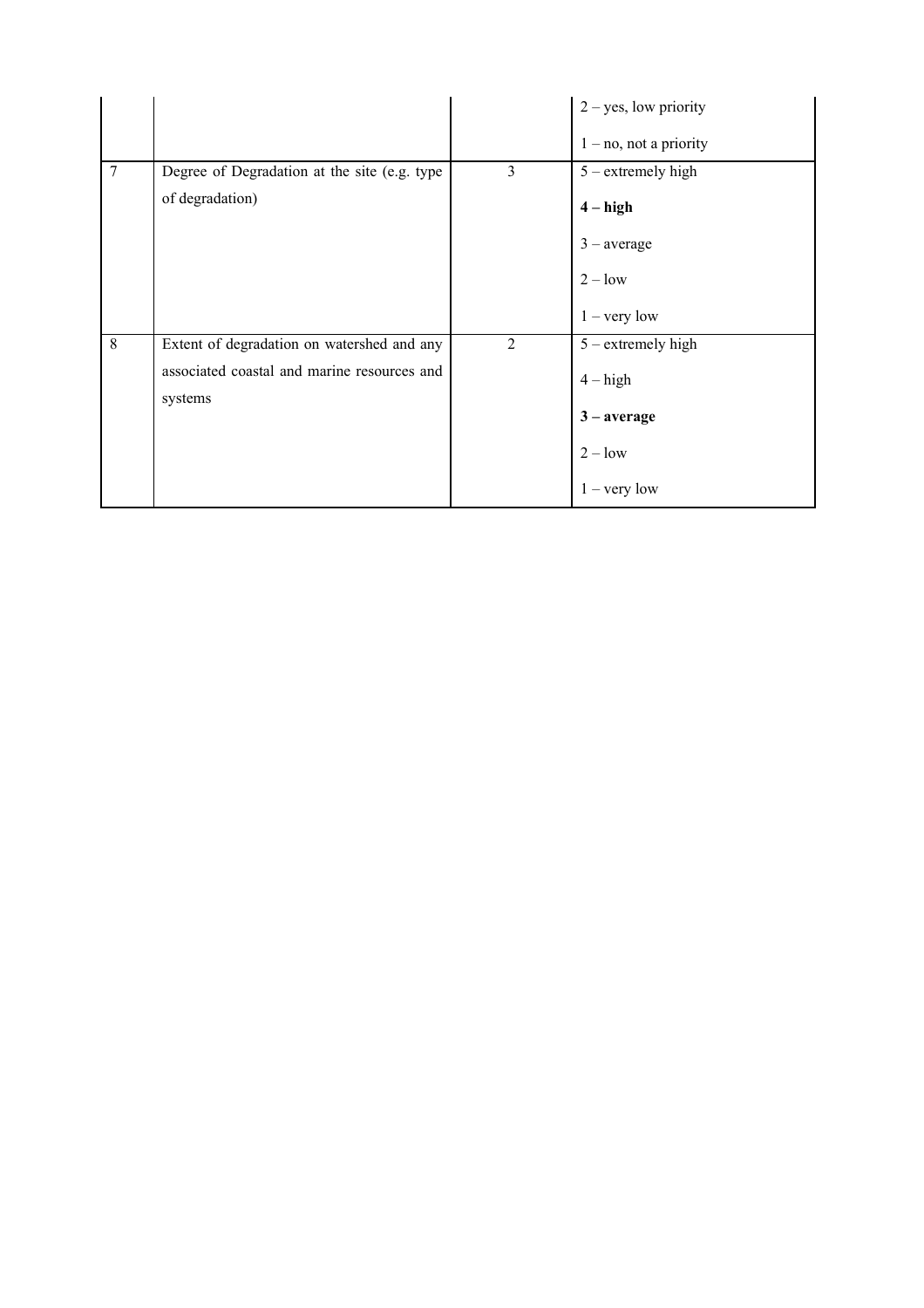- 3. **Title: Water demand management and supplementing existing supplies**
- *O. Location: Yap (FSM)*
- *P. Surface area: ?? sq.km*
- *Q. Context of the site:*
- *R. Main human activities related to the site:*
	- a. Potable water extraction from reservoir and surface waters
	- b. Household sanitation disposal into groundwater and surface waters
	- c. Livestock waste disposal
	- d. Crop growing

#### *S. Natural conditions/phenomenon related to the site:*

a. Some biodiversity values in rainforest (catchment area for reservoir)

#### *T. Nature of threats and extent of threats (human and natural):*

- a. Insufficient water for potable water supply
- b. Need for other water supply schemes possible loss of ecosystems.

## *U. If heavy incidence of pollution, list the type of source (point, non point, diffuse) and preidentify the exact source(s):*

Pollution is not the major issue (water quantity not quality).

| Value of the site: | Local | National | Regional/global |
|--------------------|-------|----------|-----------------|
| Environmental      | X     | X        |                 |
| significance       |       |          |                 |
| Socio-economic     | X     | X        |                 |
| significance       |       |          |                 |

List any data available in report form:

- 1. US EPA Sanitary Report of PUC existing water system
- 2. FSM Biodiversity report
- 3. FSM report ADB project

Full references

#### **TABLE 3: Yap water augmentation**

| <b>Name of the criteria</b> | $Weight(1-4)$ | <b>Rating</b>              |
|-----------------------------|---------------|----------------------------|
| Size of affected area       |               | less than 10sqkm<br>$\sim$ |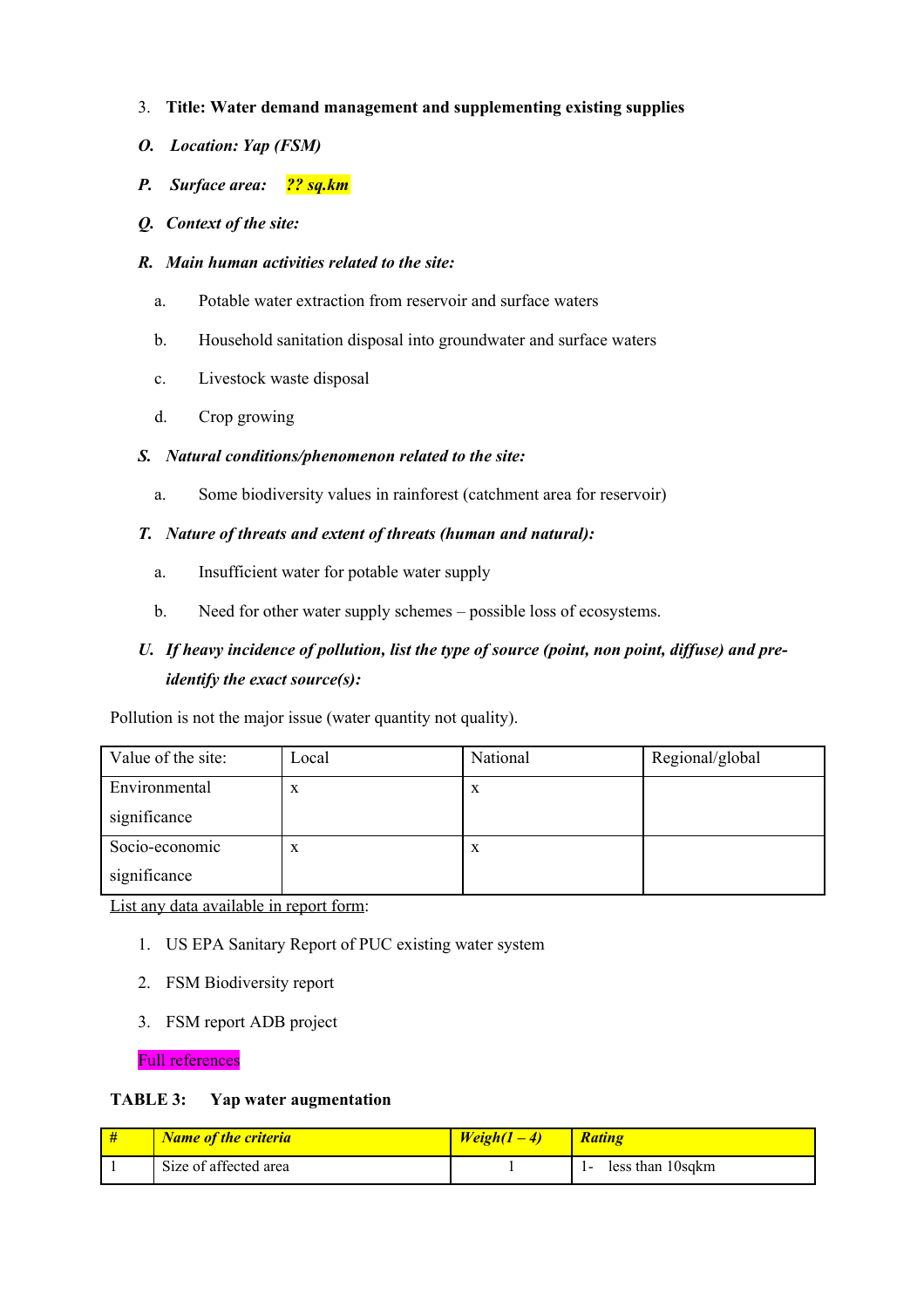|                |                                                                                            |                | 10 to 100 sqkm<br>$2 -$              |
|----------------|--------------------------------------------------------------------------------------------|----------------|--------------------------------------|
|                |                                                                                            |                | 100 to 1,000 sqkm<br>$3-$            |
|                |                                                                                            |                | 1,000 to 10,000 sqkm<br>4-           |
|                |                                                                                            |                | over 10,000 sqkm<br>$5-$             |
| $\overline{2}$ | Affected population                                                                        | $\overline{3}$ | less than 1,000<br>$1-$              |
|                |                                                                                            |                | 1,000 to 10,000<br>$2 -$             |
|                |                                                                                            |                | 10,000 to 100,000<br>$3-$            |
|                |                                                                                            |                | 100,000 to 500,000<br>$4-$           |
|                |                                                                                            |                | over 500,000<br>$5-$                 |
| 3              | Extent to which the natural watershed and                                                  | $\overline{4}$ | 5- very important $($ >80%)          |
|                | any associated coastal and marine resources<br>support the livelihood of local communities |                | 4- important (50-80%)                |
|                | (for instance, in the case of tourism,                                                     |                | 3- average importance (30-50%)       |
|                | fisheries, etc)                                                                            |                | 2- low importance $(10-30\%)$        |
|                |                                                                                            |                | 1- very low importance $(\leq 10\%)$ |
| 4              | Extent to which the natural watershed, and                                                 | $\overline{2}$ | $5$ - very important (>80%)          |
|                | any associated coastal and marine resources<br>support the national development (for       |                | 4- important (50-80%)                |
|                | instance, in the case of tourism, fisheries,                                               |                | 3- average importance (30-50%)       |
|                | etc)                                                                                       |                | 2- low importance $(10-30\%)$        |
|                |                                                                                            |                | 1- very low importance $(\leq 10\%)$ |
| 5              | Extent to which the site is a government                                                   | $\overline{3}$ | $5 - yes$ , very high priority       |
|                | priority (refer to NEAP or other strategic<br>environmental action programme)              |                | 4- yes, high priority                |
|                |                                                                                            |                | 3- yes, medium priority              |
|                |                                                                                            |                | $2 - yes$ , low priority             |
|                |                                                                                            |                | $1 - no$ , not a priority            |
| 6              | Extent to which the site is of regional and/or                                             | $\overline{2}$ | $5 - yes$ , very high priority       |
|                | global significance and priority (see WWF<br>ecoregions, IUCN categories, etc.).           |                | 4- yes, high priority                |
|                |                                                                                            |                | 3-yes, medium priority               |
|                |                                                                                            |                | $2 - yes$ , low priority             |
|                |                                                                                            |                | $1 - no$ , not a priority            |
| $\overline{7}$ | Degree of Degradation at the site (e.g. type                                               | $\overline{3}$ | $5$ – extremely high                 |
|                | of degradation)                                                                            |                | $4 - high$                           |
|                |                                                                                            |                | $3$ – average Y                      |
|                |                                                                                            |                | $2 - low$                            |
|                |                                                                                            |                | $1 - \text{very low}$                |
| 8              | Extent of degradation on watershed and any                                                 | $\overline{2}$ | $5$ – extremely high                 |
|                | associated coastal and marine resources and<br>systems                                     |                | $4 - high Y$                         |
|                |                                                                                            |                | $3$ – average                        |
|                |                                                                                            |                | $2 - low$                            |
|                |                                                                                            |                | $1 - very low$                       |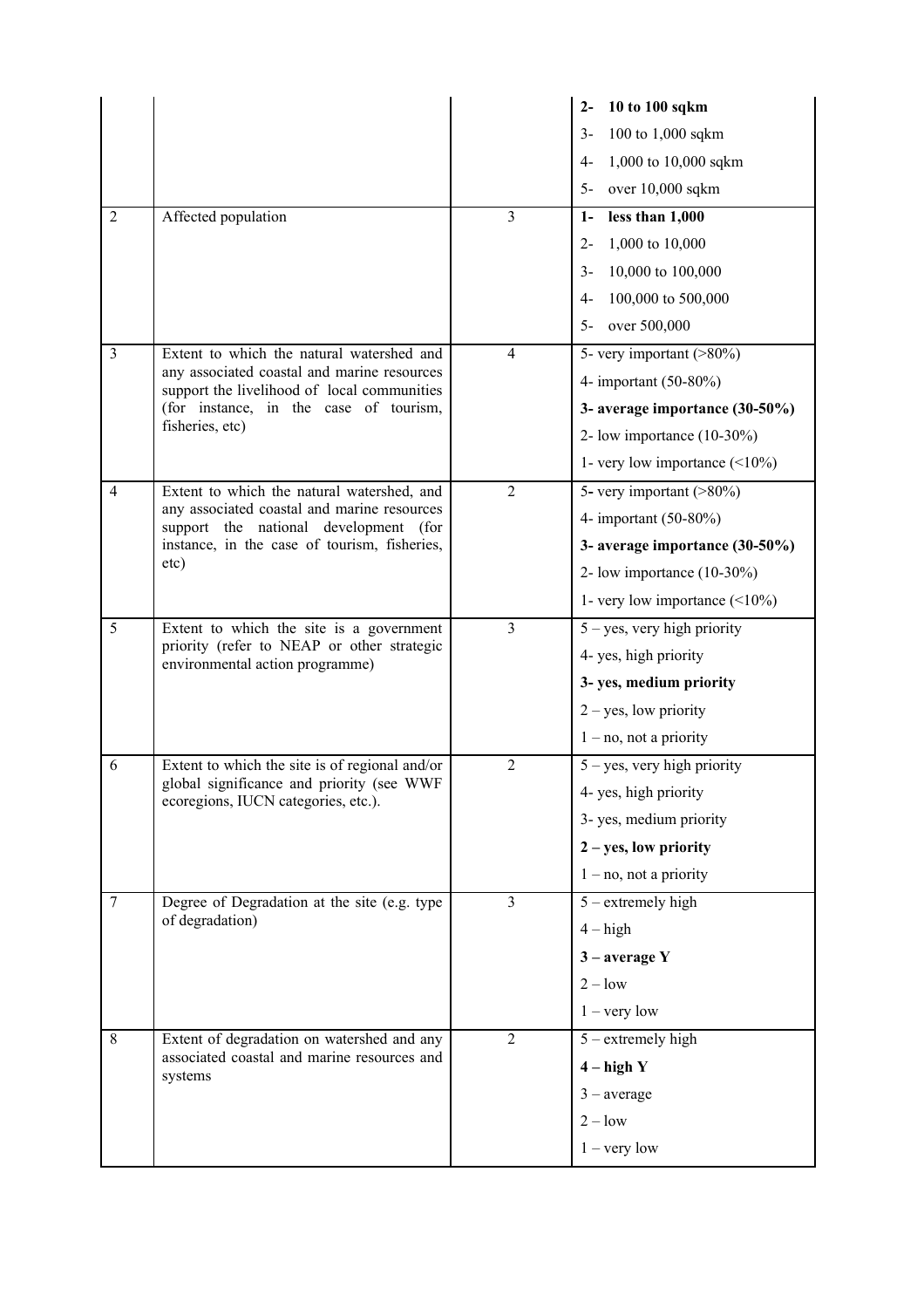|                | <b>Name of the criteria</b>                                                        | $Weight(1-4)$  | <b>Rating</b>                        |
|----------------|------------------------------------------------------------------------------------|----------------|--------------------------------------|
| 1              | Size of area at risk                                                               | 2              | less than 10sqkm                     |
|                |                                                                                    |                | 10 to 100 sqkm                       |
|                |                                                                                    |                | 100 to 1,000 sqkm                    |
|                |                                                                                    |                | 1,000 to 10,000 sqkm                 |
|                |                                                                                    |                | over 10,000 sqkm                     |
| $\overline{2}$ | Population at risk (please define the                                              | $\overline{3}$ | 1- less than $1,000$                 |
|                | population)                                                                        |                | 2 - 1,000 to 10,000                  |
|                |                                                                                    |                | 3-10,000 to 100,000                  |
|                |                                                                                    |                | 4-100,000 to 500,000                 |
|                |                                                                                    |                | over 500,000<br>$5-$                 |
| $\overline{3}$ | Extent to which the natural watershed                                              | $\overline{4}$ | 5- very important $( >80\%)$         |
|                | and any associated coastal and marine<br>resources support the livelihood of local |                | 4- important (50-80%)                |
|                | communities (for instance, in the case of                                          |                | 3- average importance (30-50%)       |
|                | tourism, fisheries, etc)                                                           |                | 2- low importance $(10-30\%)$        |
|                |                                                                                    |                | 1- very low importance $(\leq 10\%)$ |
| $\overline{4}$ | Extent to which the natural watershed,                                             | $\overline{4}$ | 5- very important (>80%)             |
|                | and any associated coastal and marine<br>the<br>resources<br>support<br>national   |                | 4- important $(50-80\%)$             |
|                | development (for instance, in the case of                                          |                | 3- average importance (30-50%)       |
|                | tourism, fisheries, etc)                                                           |                | 2- low importance $(10-30\%)$        |
|                |                                                                                    |                | 1- very low importance $(\leq 10\%)$ |
| 5              | Extent to which the site is a government                                           | $\overline{3}$ | $5 - yes$ , very high priority       |
|                | priority (refer to NEAP or other strategic<br>environmental action programme)      |                | 4- yes, high priority                |
|                |                                                                                    |                | 3- yes, medium priority              |
|                |                                                                                    |                | $2 - yes$ , low priority             |
|                |                                                                                    |                | $1 - no$ , not a priority            |
| 6              | Extent to which the site is of regional                                            | $\overline{2}$ | $5 - yes$ , very high priority       |
|                | and/or global significance and priority<br>(see WWF ecoregions, IUCN categories,   |                | 4- yes, high priority                |
|                | $etc.$ ).                                                                          |                | 3-yes, medium priority               |
|                |                                                                                    |                | $2 - yes$ , low priority             |
|                |                                                                                    |                | $1 - no$ , not a priority            |
| $\tau$         | Biodiversity value of the site                                                     | $\overline{3}$ | 5 – extremely high                   |
|                |                                                                                    |                | $4 - high$                           |
|                |                                                                                    |                | $3$ – average                        |
|                |                                                                                    |                | $2 - low$                            |
|                |                                                                                    |                | $1 - \text{very low}$                |
| 8              | Cultural value of the site                                                         | $\overline{2}$ | 5 – extremely high                   |

# **TABLE 4: Pohnpei rainforest in water catchment areas (sensitive area)**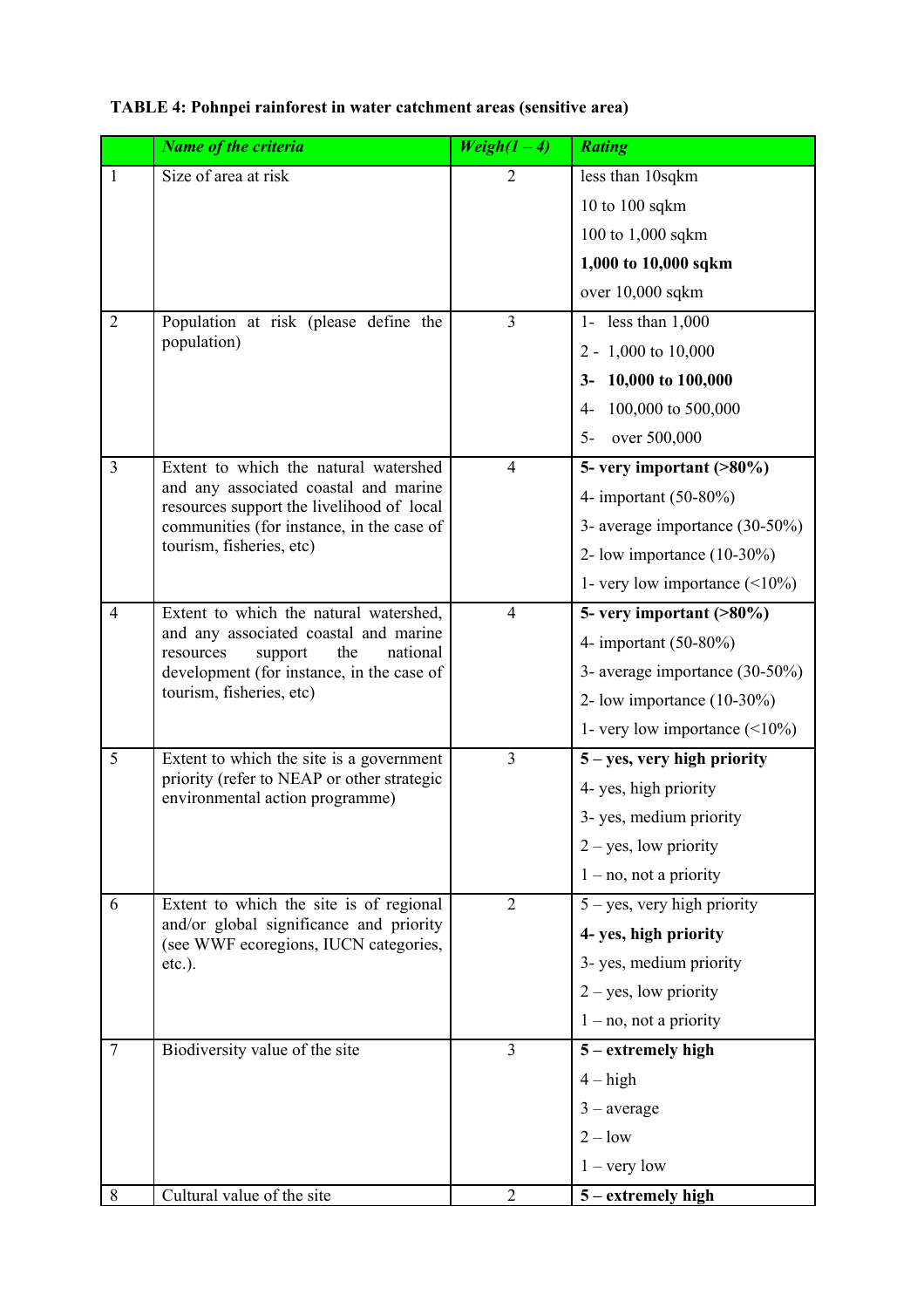|   |                                                             |                | $4 - high$<br>$3$ – average<br>$2 - low$<br>$1 - \text{very low}$                         |
|---|-------------------------------------------------------------|----------------|-------------------------------------------------------------------------------------------|
| 9 | Extent of involvement of communities<br>in local management | $\overline{2}$ | $5$ – extremely high<br>$4 - high$<br>$3$ – average<br>$2 - low$<br>$1 - \text{very low}$ |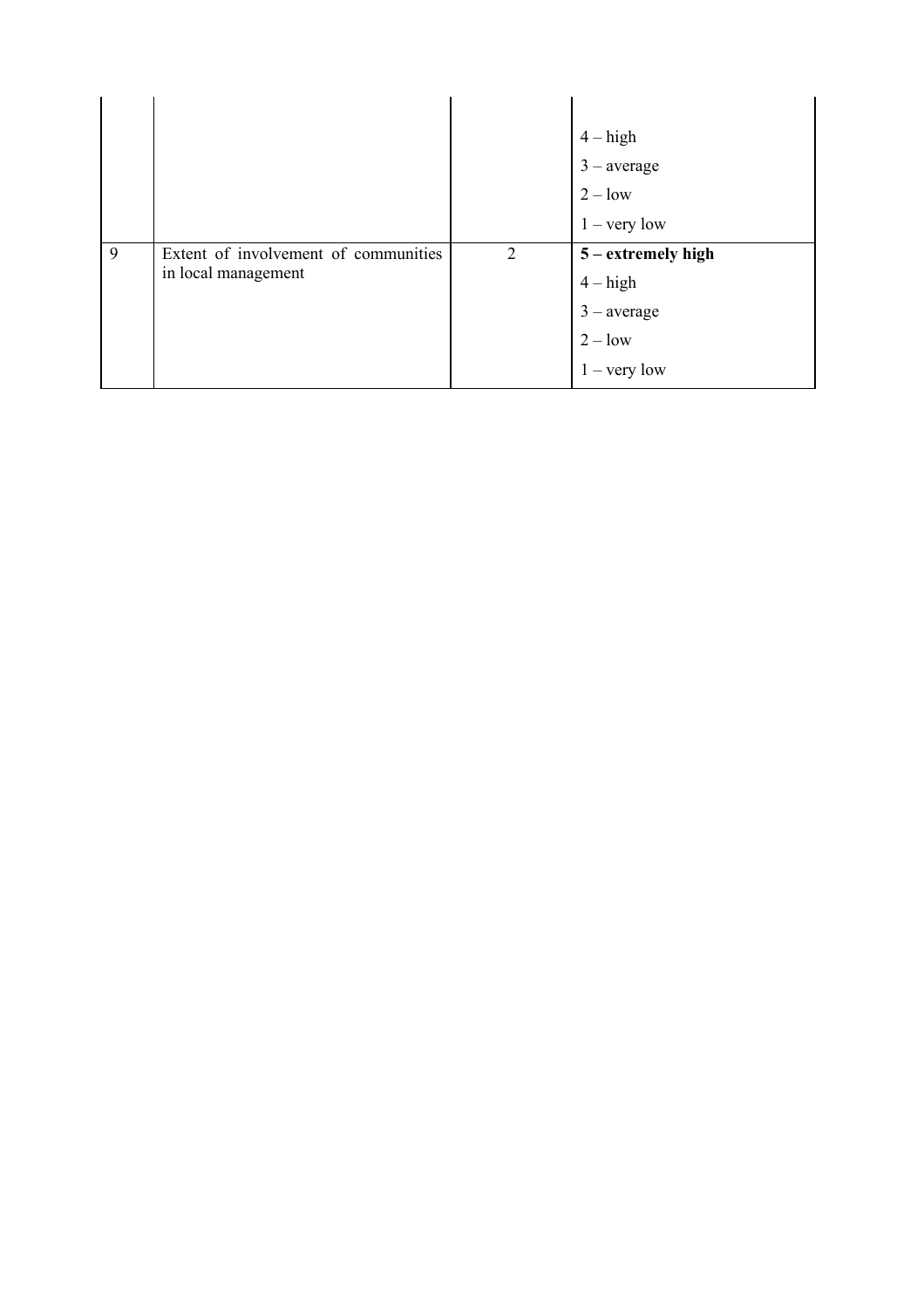# 4. **Major Issues and Concerns**

| <b>Major Concerns</b>                                  | <b>Issues</b>                                                                                              |
|--------------------------------------------------------|------------------------------------------------------------------------------------------------------------|
|                                                        |                                                                                                            |
| I. Freshwater shortage                                 | 1. Reduction in stream flow                                                                                |
|                                                        | 2. Pollution of existing supplies                                                                          |
|                                                        | 3. Lowering of water table                                                                                 |
|                                                        | 4. Microbiological                                                                                         |
| <b>II. Pollution</b>                                   | 5. Eutrophication (harmful algal blooms)                                                                   |
|                                                        | 6. Chemical                                                                                                |
|                                                        | 7. Suspended solids                                                                                        |
|                                                        | 8. Solid wastes                                                                                            |
|                                                        | 9. Thermal                                                                                                 |
|                                                        | 10. Radionuclide                                                                                           |
|                                                        | 11. Spills                                                                                                 |
|                                                        | 12. Loss of ecosystems or ecotones                                                                         |
| III. Habitat and community modification                | Specify ecosystem type: Rainforest                                                                         |
|                                                        | 13. Modification of ecosystems or ecotones,<br>including community structure and/or species<br>composition |
|                                                        | 14. Over-exploitation                                                                                      |
| IV. Unsustainable exploitation of living<br>resources. | 15.<br>biological<br>Impact on<br>and<br>genetic<br>diversity                                              |
|                                                        | 16. Changes in hydrological cycle                                                                          |
| V. Global change                                       | 17. Sea level change                                                                                       |
|                                                        | 18. Increased UV-b radiation as a result of<br>ozone depletion                                             |
|                                                        | 19. Changes in ocean co <sub>2</sub> source/sink function                                                  |
|                                                        | 20.                                                                                                        |
| VI. Other                                              | 21.                                                                                                        |
|                                                        | 22.                                                                                                        |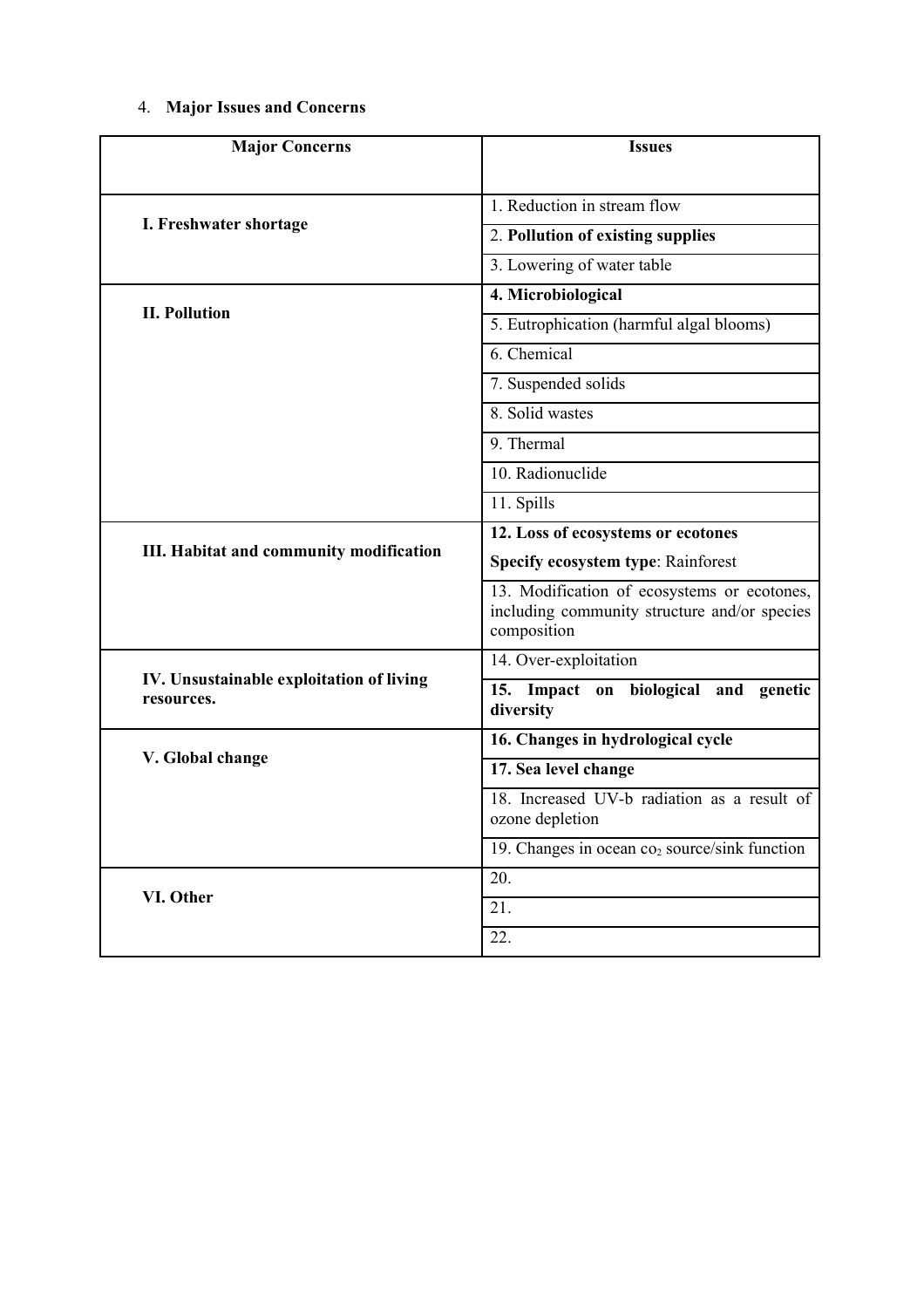# 5. **Aggregated Scoring Table for Hot Spot Areas**

1= Pohnpei; 2= Chuuk; 3= Yap

|                | <b>criteria</b><br>hot-spot                                                                                                                                                                    | 1              | $\overline{2}$ | $\overline{\mathbf{3}}$ |
|----------------|------------------------------------------------------------------------------------------------------------------------------------------------------------------------------------------------|----------------|----------------|-------------------------|
| $\mathbf{1}$   | Size of affected area                                                                                                                                                                          | $\overline{4}$ | $\mathcal{E}$  | 2                       |
| $\overline{2}$ | Affected population                                                                                                                                                                            | 9              | 6              | 3                       |
| $\overline{3}$ | Extent to which the natural watershed and any associated coastal<br>and marine resources support the livelihood of local communities<br>(for instance, in the case of tourism, fisheries, etc) | 20             | 16             | 12                      |
| $\overline{4}$ | Extent to which the natural watershed, and any associated coastal<br>and marine resources support the national development (for<br>instance, in the case of tourism, fisheries, etc)           | 10             | 8              | 6                       |
| 5              | Extent to which the site is a government priority (refer to NEAP<br>or other strategic environmental action programme)                                                                         | 12             | 6              | 9                       |
| 6              | Extent to which the site is of regional and/or global significance<br>and priority (see WWF ecoregions, IUCN categories, etc.).                                                                | 8              | 6              | $\overline{4}$          |
| $\overline{7}$ | Degree of Degradation at the site (e.g. type of degradation))                                                                                                                                  | 15             | 12             | 9                       |
| 8              | Extent of degradation on watershed and any associated coastal and<br>marine resources and systems                                                                                              | 10             | $\overline{4}$ | 6                       |
|                | (actual score with multiplications for<br><b>TOTAL SCORE</b><br>weighting)                                                                                                                     | 98             | 61             | 51                      |
|                | NORMALISED SCORE<br>(i.e. as a percentage of a possible top)<br>score of 100)                                                                                                                  |                |                |                         |

| spots: | Key issues relevant to the hot- $\vert$ 1-Poor sanitation management leading to<br>contamination of surface and groundwaters and<br>impacting on lagoon/marine ecosystem. |
|--------|---------------------------------------------------------------------------------------------------------------------------------------------------------------------------|
|        | 2-Lack of protection in catchment areas leading to<br>pollution issues.<br>3-Insufficioent water supply for population                                                    |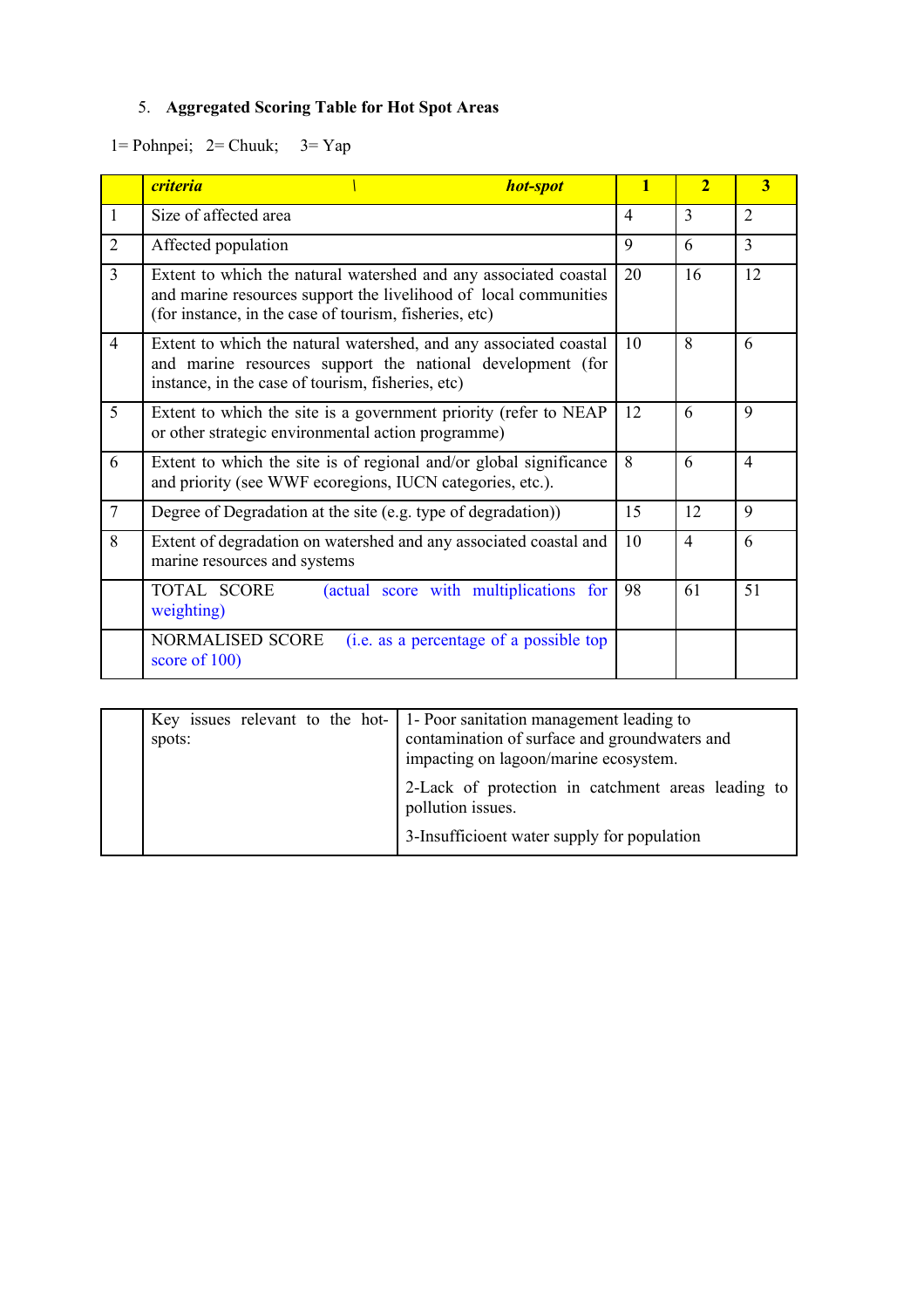# **6. Aggregated Scoring Table for Sensitive Areas**

|                | <b>Criteria</b><br>sensitive area                                                                                                                                                              | 1   | $\overline{2}$ | 3 |
|----------------|------------------------------------------------------------------------------------------------------------------------------------------------------------------------------------------------|-----|----------------|---|
| 1              | Size of area at risk                                                                                                                                                                           | 8   |                |   |
| 2              | Population at risk (please define the population)                                                                                                                                              | 9   |                |   |
| $\overline{3}$ | Extent to which the natural watershed and any associated coastal<br>and marine resources support the livelihood of local communities<br>(for instance, in the case of tourism, fisheries, etc) | 20  |                |   |
| $\overline{4}$ | Extent to which the natural watershed, and any associated coastal<br>and marine resources support the national development (for<br>instance, in the case of tourism, fisheries, etc)           | 20  |                |   |
| 5              | Extent to which the site is a government priority (refer to NEAP<br>or other strategic environmental action programme)                                                                         |     |                |   |
| 6              | Extent to which the site is of regional and/or global significance<br>and priority (see WWF ecoregions, IUCN categories, etc.).                                                                |     |                |   |
| $\overline{7}$ | Biodiversity value of the site                                                                                                                                                                 |     |                |   |
| 8              | Cultural value of the site                                                                                                                                                                     |     |                |   |
| 9              | Extent of involvement of communities in local management                                                                                                                                       |     |                |   |
|                | TOTAL SCORE (actual score with multiplications for weighting)                                                                                                                                  | 115 |                |   |
|                | NORMALISED SCORE (i.e. as a percentage of a possible top<br>score of 125)                                                                                                                      |     |                |   |

| area | Key issues relevant to the sensitive 1- Loss of rainforest ecosystem and changes in<br>hydrological cycle following deforestation |
|------|-----------------------------------------------------------------------------------------------------------------------------------|
|      | (particularly leading to sedimentation in lagoon).                                                                                |